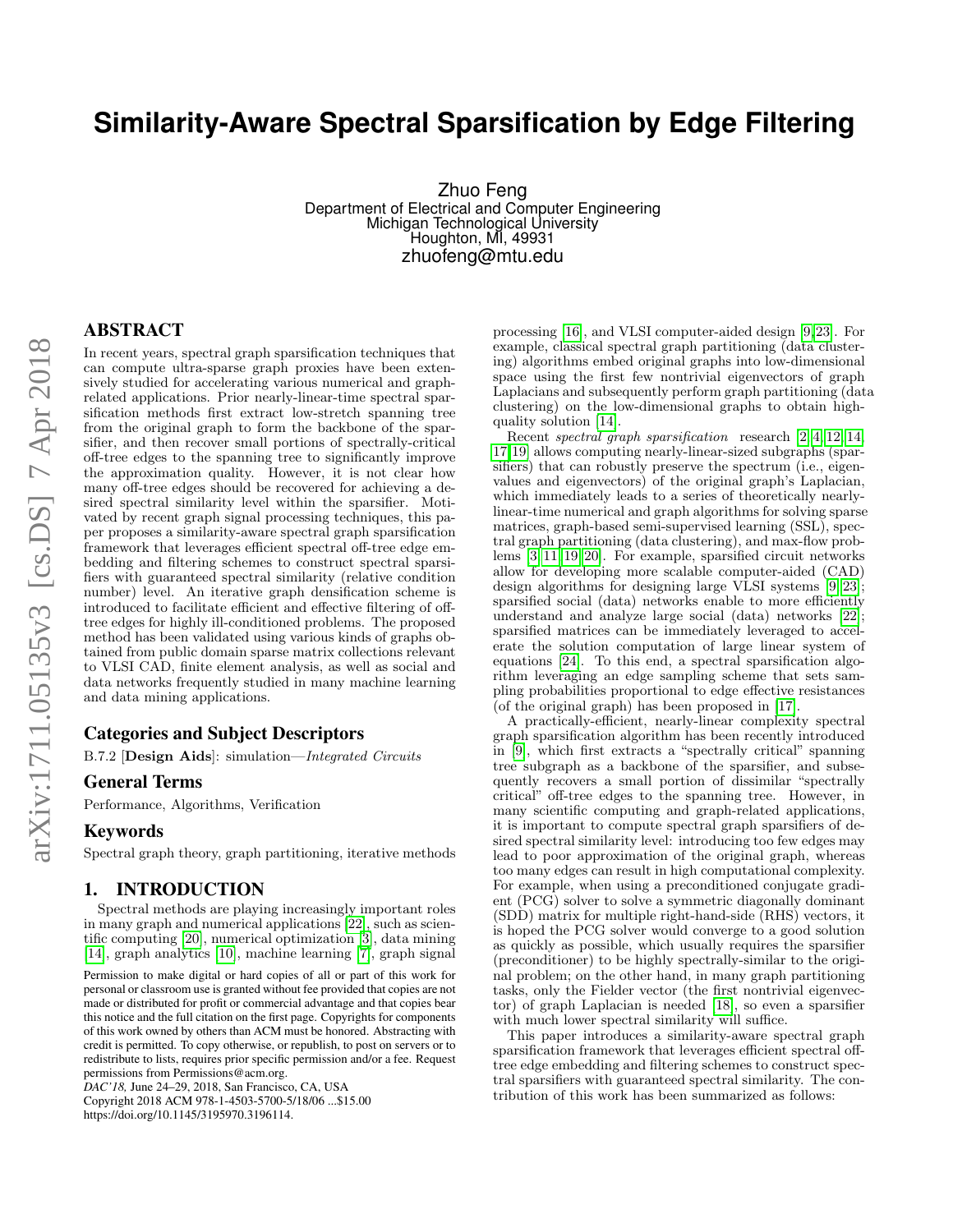- 1. We present a similarity-aware spectral graph sparsification framework by leveraging spectral off-tree edge embedding and filtering schemes that have been motivated by recent graph signal processing techniques [\[16\]](#page-5-6).
- 2. An iterative graph densification procedure is proposed to incrementally improve the approximation of the sparsifier, which enables to flexibly trade off the complexity and spectral similarity of the sparsified graph.
- 3. Extensive experiments have been conducted to validate the proposed method in various numerical and graph-related applications, such as solving sparse SDD matrices, and spectral graph partitioning, as well as simplification of large social and data networks.

# 2. SPECTRAL GRAPH SPARSIFICATION

Consider a graph  $G = (V, E, w)$  with V denoting the vertex (data point) set of the graph, E denoting the edge set of the graph, and  $w$  denoting a weight (similarity) function that assigns positive weights to all edges. The graph Laplacian  $L_G$  of G is an SDD matrix defined as follows:

$$
\mathbf{L}_{\mathbf{G}}(p,q) = \begin{cases}\n-w(p,q) & \text{if } (p,q) \in E \\
\sum_{(p,t) \in E} w(p,t) & \text{if } (p=q) \\
0 & \text{otherwise}\n\end{cases}
$$
\n(1)

Spectral graph sparsification [\[19\]](#page-5-13) aims to preserve the original graph spectrum within ultra-sparse subgraphs (graph sparsifiers), which allows preserving not only cuts in the graph but also eigenvalues and eigenvectors of the original graph Laplacian, distances (e.g. effective resistances) between vertices, low-dimensional graph embedding, etc. Two graphs G and P are said to be  $\sigma$ -spectrally similar if for all real vectors  $\mathbf{x} \in \mathbb{R}^V$  their quadratic forms satisfy:

$$
\frac{\mathbf{x}^T \mathbf{L}_P \mathbf{x}}{\sigma} \leq \mathbf{x}^T \mathbf{L}_G \mathbf{x} \leq \sigma \mathbf{x}^T \mathbf{L}_P \mathbf{x}.
$$
 (2)

Define the relative condition number to be  $\kappa(L_{\mathbf{G}}, L_{\mathbf{P}})$  =  $\lambda_{max}/\lambda_{min}$ , where  $\lambda_{max}$  and  $\lambda_{min}$  denote the largest and smallest generalized eigenvalues satisfying:

$$
\mathbf{L}_{\mathbf{G}}\mathbf{u} = \lambda \mathbf{L}_{\mathbf{P}}\mathbf{u},\tag{3}
$$

with **u** denoting the generalized eigenvector of  $\lambda$ . It can be further shown that  $\kappa(L_{\mathbf{G}}, L_{\mathbf{P}}) \leq \sigma^2$ , which indicates that a smaller relative condition number or  $\sigma^2$  corresponds to a higher spectral similarity. Obviously, we can simply use  $\sigma^2$ to denote the upper bound of the relative condition number.

# 3. SIMILARITY-AWARE SPECTRAL SPAR-SIFICATION BY EDGE FILTERING

### 3.1 Overview of Our Approach

The overview of the proposed method for similarity-aware spectral sparsification of undirected graphs has been summarized as follows. For a given input graph, the following key procedures are involved in the proposed algorithm flow: (a) low-stretch spanning tree [\[1,](#page-5-17) [8\]](#page-5-18) extraction based on its original graph Laplacian; (b) spectral (generalized eigenvalue) embedding and filtering of off-tree edges by leveraging the recent spectral perturbation analysis framework [\[9\]](#page-5-7); (c) incremental sparsifier improvement (graph densification) by gradually adding small portions of dissimilar off-tree edges to the spanning tree. Fig. [1](#page-1-0) shows the spectral drawings [\[10\]](#page-5-4) of an airfoil graph [\[6\]](#page-5-19) as well as its spectrally-similar subgraph computed by the proposed similarity-aware spectral sparsification algorithm.



<span id="page-1-0"></span>Figure 1: Two spectrally-similar airfoil graphs.

In the rest of this paper, we assume that  $G = (V, E, w)$ is a weighted, undirected and connected graph, whereas  $P = (V, E_s, w_s)$  is its sparsifier. To simplify the our analysis, we assume the edge weights in the sparsifier remain the same as the original ones, though edge re-scaling schemes [\[19\]](#page-5-13) can be applied to further improve the approximation. The descending eigenvalues of  $\mathbf{L}_{\mathbf{P}}^{\dagger} \mathbf{L}_{\mathbf{G}}$  are denoted by  $\lambda_{max} = \lambda_1 \geq$  $\lambda_2 \geq \cdots \geq \lambda_n \geq 1$ , where  $\mathbf{L}_{\mathbf{P}}^+$  denotes the Moore-Penrose pseudoinverse of LP.

### 3.2 Spectral Embedding of Off-Tree Edges

It has been shown that there are not too many large gen-eralized eigenvalues for spanning-tree sparsifiers [\[21\]](#page-5-20):  $\mathbf{L}_\mathbf{P}^{\perp}\mathbf{L}_\mathbf{G}$ has at most k generalized eigenvalues greater than  $\frac{\text{st}_P(G)}{k}$ , where  $\text{st}_P(G)$  denotes the total stretch of the spanning-tree subgraph  $\hat{P}$  with respect the original graph  $\hat{G}$ . Recent research results show that every undirected graph has a lowstretch spanning tree  $(LSST)$  such that  $[1, 8]$  $[1, 8]$ :

$$
O(m \log n \log \log n) \ge \text{st}_P(G) = \text{Trace}(\mathbf{L}_{\mathbf{P}}^{\perp} \mathbf{L}_{\mathbf{G}}) = \sum_{i=1}^{n} \lambda_i,
$$
\n(4)

where  $m = |E|$  and  $n = |V|$ . As a result, it is possible to construct an ultra-sparse yet spectrally similar sparsifier by recovering only a small portion of important off-tree edges to the spanning tree: for example,  $\sigma$ -similar spectral sparsifiers with  $O(\frac{m \log n \log \log n}{\sigma^2})$  off-tree edges can be computed efficiently using perturbation-based method [\[9\]](#page-5-7).

To identify important off-tree edges the following generalized eigenvalue perturbation analysis is considered [\[9\]](#page-5-7):

$$
\mathbf{L}_{\mathbf{G}}\left(\mathbf{u}_{i} + \delta \mathbf{u}_{i}\right) = \left(\lambda_{i} + \delta \lambda_{i}\right)\left(\mathbf{L}_{\mathbf{P}} + \delta \mathbf{L}_{\mathbf{P}}\right)\left(\mathbf{u}_{i} + \delta \mathbf{u}_{i}\right),\quad(5)
$$

where a perturbation matrix  $\delta \mathbf{L}_{\mathbf{P}}$  is applied for the inclusion of extra off-tree edges into  $L_P$  and results in perturbed generalized eigenvalues and eigenvectors  $\lambda_i + \delta \lambda_i$  and  $\mathbf{u_i} + \delta \mathbf{u_i}$  for  $i = 1, \ldots, n$ , respectively. The key to effective spectral sparsification is to identify the key off-tree edges that will result in the greatest reduction in dominant generalized eigenvalues. To this end, the following scheme for embedding generalized eigenvalues into each off-tree edge is adopted in this work [\[9\]](#page-5-7): **Step 1:** Start with an initial random vector  $\mathbf{h_0} = \sum_{i=1}^{n} \alpha_i \mathbf{u_i}$ , where  $\mathbf{u}_i$  are the L<sub>P</sub>-orthogonal generalized eigenvectors of

 $\mathbf{L}_{\mathbf{P}}^{+}\mathbf{L}_{\mathbf{G}}$  that satisfy  $\mathbf{u}_{i}^{T}\mathbf{L}_{\mathbf{P}}\mathbf{u}_{j} = 1$  for  $i = j$ , and 0 for  $i \neq j$ ; Step 2: Perform t-step generalized power iterations with

**h**<sub>0</sub> to obtain **h**<sub>t</sub> =  $(L_P^+ L_G)^t$ **h**<sub>0</sub> =  $\sum_{i=1}^n \alpha_i \lambda_i^t \mathbf{u}_i$ ; **h**<sub>t</sub> will be a good approximation of dominant eigenvectors;

**Step 3:** Compute the Laplacian quadratic form for  $\delta L_{P,\max}$  =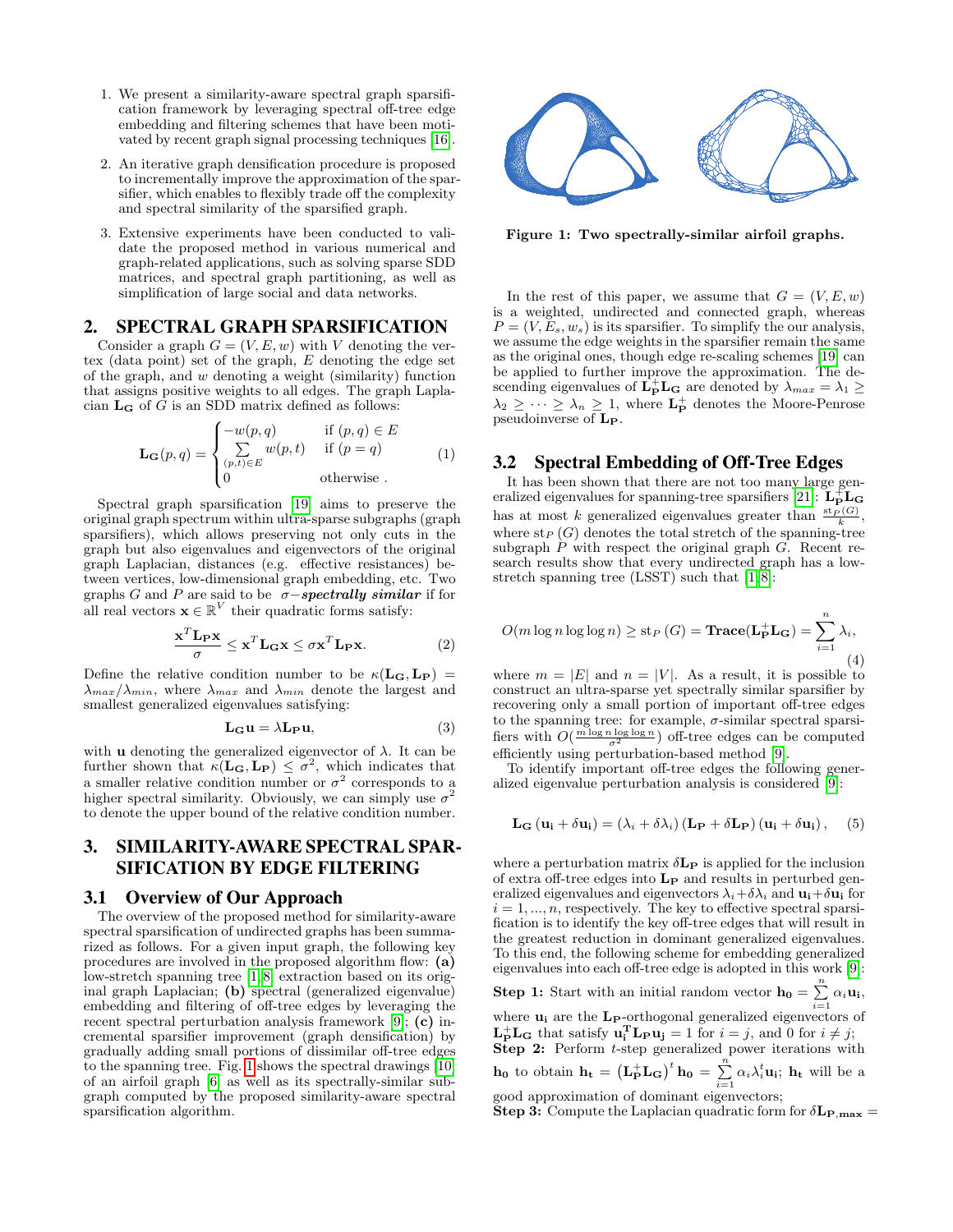$L_G - L_P$  with  $h_t$ :

<span id="page-2-0"></span>
$$
Q_{\delta \mathbf{L}_{\mathbf{P},\mathbf{max}}}(\mathbf{h}_{\mathbf{t}}) = \mathbf{h}_{\mathbf{t}}^{\mathbf{T}} \delta \mathbf{L}_{\mathbf{P},\mathbf{max}} \mathbf{h}_{\mathbf{t}} = \sum_{i=1}^{n} (\alpha_{i} \lambda_{i}^{t})^{2} (\lambda_{i} - 1)
$$
  
= 
$$
\sum_{(p,q) \in E \setminus E_{s}} w_{p,q} \sum_{i=1}^{n} \alpha_{i}^{2} \lambda_{i}^{2t} (\mathbf{u}_{i}^{T} \mathbf{e}_{p,q})^{2} = \sum_{(p,q) \in E \setminus E_{s}} heat_{(p,q)},
$$
(6)

where  $\delta L_{P,\text{max}}$  denotes the perturbation of  $L_P$  including all off-tree edges,  $\mathbf{e}_{p,q} \in \mathbb{R}^n$  denotes the vector that has the p-th element being 1, the q-th element being  $-1$  and others being 0, and  $heat_{(p,q)}$  denotes the edge Joule heat of the off-tree edge  $(p, q)$ . The amplitude of  $Q_{\delta \mathbf{L}_{\mathbf{P},\mathbf{max}}}(\mathbf{h}_{\mathbf{t}})$  reflects the spectral similarity between graphs  $P$  and  $G$ : larger  $Q_{\delta \mathbf{L}_{\mathbf{P},\mathbf{max}}}(\mathbf{h}_{t})$  indicates greater  $\sigma^2$  and thus lower spectral similarity. More importantly, [\(6\)](#page-2-0) allows embedding generalized eigenvalues into the Laplacian quadratic form of each off-tree edge and ranking each off-tree edge according to its edge Joule heat (spectral criticality): recovering the off-tree edges with largest  $heat_{(p,q)}$  will most significantly decrease the largest generalized eigenvalues. In practice, using a small number (e.g.  $t = 2$ ) of generalized power iterations will suffice for spectral edge embedding purpose.

# 3.3 "Spectrally-Unique" Off-Tree Edges

To simplify the following analysis, we define a "spectrally unique" off-tree edge  $e_i$  to be the one that connects to vertices  $p_i$  and  $q_i$ , and only impacts a single large generalized eigenvalue  $\lambda_i$ . Then the truncated version of [\(6\)](#page-2-0) including the top  $k$  dominant "spectrally-unique" off-tree edges for fixing the top k largest eigenvalues of  ${\bf L_P^+L_G}$  can be expressed as follows for  $\lambda_i \gg 1$ :

$$
Q_{\delta \mathbf{L}_{\mathbf{P},\mathbf{max}}}(\mathbf{h}_{t}) \approx \sum_{i=1}^{k} w_{p_{i},q_{i}} \alpha_{i}^{2} \lambda_{i}^{2t} (\mathbf{u}_{i}^{T} \mathbf{e}_{p_{i},q_{i}})^{2} \approx \sum_{i=1}^{k} \alpha_{i}^{2} \lambda_{i}^{2t+1}.
$$
\n(7)

Since each off-tree edge only impacts one generalized eigenvalue, we can express  $e_{p_i,q_i} = \gamma_i \mathbf{L_P} \mathbf{u_i}$  according to [\(6\)](#page-2-0), which leads to:

$$
\mathbf{u}_{\mathbf{j}}^{\mathbf{T}} \mathbf{e}_{p_i, q_i} = \begin{cases} \gamma_i, i = j, \\ 0, i \neq j. \end{cases}
$$
 (8)

Then the effective resistance of edge  $e_i$  in  $P$  becomes:

$$
R_{e_i}^{\text{eff}} = \mathbf{e}_{p_i, q_i}^T \mathbf{L}_P^+ \mathbf{e}_{p_i, q_i} = \gamma_i^2 \mathbf{u}_i^T \mathbf{L}_P \mathbf{u}_i = \gamma_i^2, \tag{9}
$$

which immediately leads to:

<span id="page-2-1"></span>
$$
Q_{\delta \mathbf{L}_{\mathbf{P},\mathbf{max}}}(\mathbf{h}_{t}) \approx \sum_{i=1}^{k} \alpha_{i}^{2} \lambda_{i}^{2t} w_{p_{i},q_{i}} R_{e_{i}}^{\text{eff}} \approx \sum_{i=1}^{k} \alpha_{i}^{2} \lambda_{i}^{2t+1}.
$$
 (10)

Since the stretch of off-tree edge  $e_i$  is computed by  $\text{st}_P (e_i) =$  $w_{p_i,q_i}R_{e_i}^{\text{eff}}$ , [\(10\)](#page-2-1) also indicates that st<sub>P</sub> (e<sub>i</sub>)  $\approx \lambda_i$  holds for "spectrally-unique" off-tree edges. Consequently, the key off-tree edges identified by [\(6\)](#page-2-0) or [\(10\)](#page-2-1) will have the largest stretch values and therefore most significantly impact the largest eigenvalues of  $L_P^+L_G$ . [\(10\)](#page-2-1) also can be considered as a randomized version of  $\textbf{Trace}(\mathbf{L}_{\mathbf{P}}^{+}\mathbf{L}_{\mathbf{G}})$  that is further scaled up by a factor of  $\lambda_i^{2t}$ .

# 3.4 Spectral Sparsification as A Graph Filter

Although [\(6\)](#page-2-0) and [\(10\)](#page-2-1) provide a spectral ranking for each off-tree edge, it is not clear how many off-tree edges should be recovered to the spanning tree for achieving a desired spectral similarity level. To this end, we introduce a simple yet effective spectral off-tree edge filtering scheme motivated by recent graph signal processing techniques [\[16\]](#page-5-6). To more efficiently analyze signals on general undirected graphs, graph signal processing techniques have been extensively studied recently [\[16\]](#page-5-6). There is a clear analogy between traditional signal processing based on classical Fourier analysis and graph signal processing: 1) the signals at different time points in classical Fourier analysis correspond to the signals at different nodes in an undirected graph; 2) the more slowly oscillating functions in time domain correspond to the graph Laplacian eigenvectors associated with lower eigenvalues and more slowly varying (smoother) components across the graph. A comprehensive review of fundamental signal processing operations, such as filtering, translation, modulation, dilation, and down-sampling to the graph setting has been provided in [\[16\]](#page-5-6).

Spectral sparsification aims to maintain a simplest subgraph sufficient for preserving the slowly-varying or "lowfrequency" signals on graphs, which therefore can be regarded as a "low-pass" graph filter. In other words, such spectrally sparsified graphs will be able to preserve the eigenvectors associated with low eigenvalues more accurately than high eigenvalues, and thus will retain "low-frequency" graph signals sufficiently well, but not so well for highly-oscillating (signal) components due to the missing edges.

In practice, preserving the spectral (structural) properties of the original graph within the spectral sparsifier is key to design of many fast numerical and graph-related algorithms  $[3, 11, 17, 20]$  $[3, 11, 17, 20]$  $[3, 11, 17, 20]$  $[3, 11, 17, 20]$ . For example, when using spectral sparsifier as a preconditioner in preconditioned conjugate gradient (PCG) iterations, the convergence rate only depends on the spectral similarity (or relative condition number) for achieving a desired accuracy level, while in spectral graph partitioning and data clustering tasks only the first few eigenvectors associated with the smallest nontrivial eigenvalues of graph Laplacian are needed [\[14,](#page-5-3) [18\]](#page-5-16).

# 3.5 Off-Tree Edge Filtering with Joule Heat

To only recover the off-tree edges that are most critical for achieving the desired spectral similarity level, we propose the following scheme for truncating "spectrally-unique" off-tree edges based on each edge's Joule heat. For a spanning-tree preconditioner, since there will be at most  $k$  generalized eigenvalues that are greater than  $\operatorname{st}_P(G)/k$ , the following simple yet nearly worst-case generalized eigenvalue distribution can be assumed:

$$
\lambda_i = \frac{2\lambda_{max}}{i+1} = \frac{\text{st}_P\left(G\right)}{i+1}, i \ge 1. \tag{11}
$$

To most economically select the top-k "spectrally-unique" off-tree edges that will dominantly impact the top- $k$  largest generalized eigenvalues, the following sum of quadratic forms (Joule heat levels) can be computed based on [\(10\)](#page-2-1) by performing  $t$ -step generalized power iterations with  $r$  multiple random vectors  $\mathbf{h}_{t,1},...,\mathbf{h}_{t,r}$ :

<span id="page-2-2"></span>
$$
Q_{\delta \mathbf{L}_{\mathbf{P}, \mathbf{max}}}(\mathbf{h}_{\mathbf{t},1},...,\mathbf{h}_{\mathbf{t},\mathbf{r}}) \approx \sum_{j=1}^{r} \sum_{i=1}^{k} (\alpha_{i,j})^2 \left(\frac{2\lambda_{max}}{i+1}\right)^{2t+1}.
$$
\n(12)

The goal is to select top  $k$  "spectrally-unique" off-tree edges for fixing the top  $k$  largest generalized eigenvalues such that the resulting upper bound of the relative condition number will become  $\sigma^2 = \frac{\tilde{\lambda}_{max}}{\tilde{\lambda}_{min}}$ , where  $\tilde{\lambda}_{max}$  and  $\tilde{\lambda}_{min}$  denote the largest and smallest eigenvalues of  $\mathbf{L}_\mathbf{P}^+\mathbf{L}_\mathbf{G}$  after adding top-k "spectrally-unique" off-tree edges. Then we have:

$$
k = 2\lambda_{max}/\tilde{\lambda}_{max} - 1.
$$
 (13)

When using multiple random vectors for computing [\(12\)](#page-2-2), it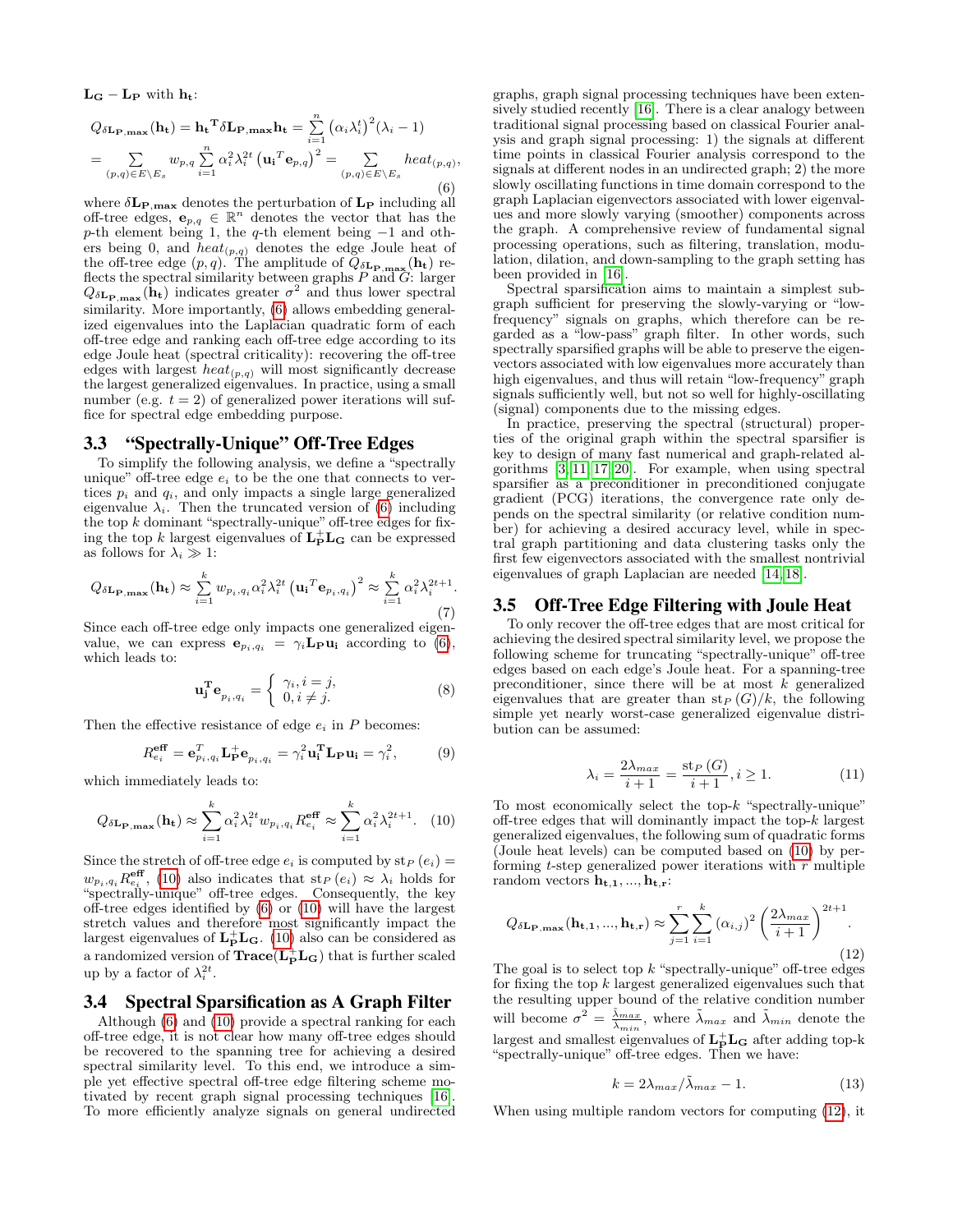is expected that  $\sum_{j=1}^r \alpha_{k,j}^2 \approx \sum_{j=1}^r \alpha_{1,j}^2$ , which allows us to define the normalized edge Joule heat  $\theta_k$  for the k-th "spectrallyunique" off-tree edge through the following simplifications:  $\sqrt{r}$ 

<span id="page-3-0"></span>
$$
\theta_k = \frac{heat_{\lambda_k}}{heat_{\lambda_1}} = \left(\frac{\sum_{j=1}^{r} \alpha_{k,j}^2}{\sum_{j=1}^{r} \alpha_{1,j}^2}\right) \left(\frac{\tilde{\lambda}_{max}}{\lambda_{max}}\right)^{2t+1} \approx \left(\frac{\sigma^2 \tilde{\lambda}_{min}}{\lambda_{max}}\right)^{2t+1}.
$$
\n(14)

The key idea of the proposed similarity-aware spectral sparsification is to leverage the normalized Joule heat [\(14\)](#page-3-0) as a threshold for filtering off-tree edges: only the off-tree edges with normalized Joule heat values greater than  $\theta_k$  will be selected for inclusion into the spanning tree for achieving the desired spectral similarity  $(\sigma)$  level. Although the above scheme is derived for filtering "spectrally-unique" off-tree edges, general off-tree edges also can be filtered using similar strategies. Since adding the off-tree edges with largest Joule heat to the subgraph will mainly impact the largest generalized eigenvalues but not the smallest ones, we will assume  $\tilde{\lambda}_{min} \approx \lambda_{min}$ , and use the following edge truncation scheme for filtering general off-tree edges: the off-tree edge  $(p, q)$  will be included into the sparsifier if its normalized Joule heat value is greater than the threshold determined by:

<span id="page-3-1"></span>
$$
\theta_{(p,q)} = \frac{heat_{(p,q)}}{heat_{max}} \ge \theta_{\sigma} \approx \left(\frac{\sigma^2 \lambda_{min}}{\lambda_{max}}\right)^{2t+1},\qquad(15)
$$

where  $\theta_{\sigma}$  denotes the threshold for achieving the  $\sigma$ -spectral similarity in the sparsifier, and  $heat_{max}$  denotes the maximum Joule heat of all off-tree edges computed by [\(6\)](#page-2-0) with multiple initial random vectors.

### <span id="page-3-3"></span>3.6 Estimation of Extreme Eigenvalues

To achieve the above spectral off-tree edge filtering scheme, we need to compute  $\theta_{\sigma}$  in [\(15\)](#page-3-1) that further requires to estimate the extreme eigenvalues  $\lambda_{max}$  and  $\lambda_{min}$  of  $L_P^+ L_G$ . In this work, we propose the following efficient methods for computing these extreme generalized eigenvalues.

#### *3.6.1 Estimating* λmax *via Power Iterations*

Since generalized power iterations converge at a geometric rate determined by the separation of the two largest generalized eigenvalues  $\lambda_{max} = \lambda_1 > \lambda_2$ , the error of the estimated eigenvalue will decrease quickly when  $|\lambda_2/\lambda_1|$  is small. It has been shown that the largest eigenvalues of  $L_P^+L_G$  are well separated from each other [\[21\]](#page-5-20), which thus leads to very fast convergence of generalized power iterations for estimating  $\lambda_1$ . To achieve scalable performance of power iterations, we can adopt recent graph-theoretic algebraic multigrid (AMG) methods for solving the sparsified Laplacian matrix  $\mathbf{L}_{\mathbf{P}}$  [\[13,](#page-5-21) [24\]](#page-5-15).

### *3.6.2 Estimating* λmin *via Node Coloring*

Since the smallest eigenvalues of  $L_P^+ L_G$  are crowded together [\[21\]](#page-5-20), using (shifted) inverse power iterations may not be efficient due to the extremely slow convergence rate. To the extent of our knowledge, none of existing eigenvalue decomposition methods can efficiently compute  $\lambda_{min}$ .

This work exploits the following Courant-Fischer theorem for generalized eigenvalue problems:

<span id="page-3-2"></span>
$$
\lambda_{min} = \min_{|\mathbf{x}| \neq 0} \frac{\mathbf{x}^{\mathbf{T}} \mathbf{L}_{\mathbf{G}} \mathbf{x}}{\mathbf{x}^{\mathbf{T}} \mathbf{L}_{\mathbf{P}} \mathbf{x}},\tag{16}
$$

where **x** is also required to be orthogonal to the all-one vector.  $(16)$  indicates that if we can find a vector **x** that minimizes the ratio between the quadratic forms of the original and sparsified Laplacians,  $\lambda_{min}$  can be subsequently computed. By restricting the values in x to be only 1 or 0, which can be considered as assigning one of the two colors to each node in graphs  $G$  and  $P$ , the following simplifications can be made:

$$
\lambda_{min} \approx \min_{\substack{|\mathbf{x}|\neq 0 \\ x(i) \in \{0,1\}}} \frac{\mathbf{x}^{\mathbf{T}} \mathbf{L}_{\mathbf{G}} \mathbf{x}}{\mathbf{x}^{\mathbf{T}} \mathbf{L}_{\mathbf{P}} \mathbf{x}} = \min_{\substack{|\mathbf{x}|\neq 0 \\ x(i) \in \{0,1\}}} \frac{\sum_{x(p)\neq x(q),(p,q)\in E} w_{pq}}{\sum_{y(p)\neq x(q),(p,q)\in E_s} w_{pq}},
$$
\n(17)

which will always allow estimating an upper bound for  $\lambda_{min}$ . To this end, we first initialize all nodes with 0 value and subsequently try to find a node  $p$  such that the ratio between quadratic forms can be minimized:

$$
\lambda_{min} \approx \min_{p \in V} \frac{L_G(p, p)}{L_P(p, p)}.
$$
\n(18)

The above procedure for estimating  $\lambda_{min}$  only requires finding the node with the smallest node degree ratio and thus can be easily implemented and efficiently performed for even very graph problems. Our results for real-world graphs show that the proposed method is highly efficient and can reasonably estimate the smallest generalized eigenvalues when compared with existing generalized eigenvalue methods [\[15\]](#page-5-22).

### 3.7 Iterative Graph Densification

To achieve more effective edge filtering for similarity-aware spectral graph sparsification, we propose to iteratively recover off-tree edges to the sparsifier through an incremental graph densification procedure. Each densification iteration adds a small portion of "filtered" off-tree edges to the latest spectral sparsifier, while the spectral similarity is estimated to determine if more off-tree edges are needed. The i-th graph densification iteration includes the following steps:

- 1. Update the subgraph Laplacian matrix  $L_P$  as well as its solver by leveraging recent graph-theoretic algebraic multigrid methods [\[13,](#page-5-21) [24\]](#page-5-15);
- 2. Estimate the spectral similarity by computing  $\lambda_{max}$ and  $\lambda_{min}$  using the methods described in Section [3.6;](#page-3-3)
- 3. If the spectral similarity is not satisfactory, continue with the following steps; otherwise, terminate the subgraph densification procedure.
- 4. Perform t-step generalized power iterations with  $O(\log |V|)$ random vectors to compute the sum of Laplacian quadratic forms  $(12)$ ;
- 5. Rank and filter each off-tree edge according to its normalized Joule heat value using the threshold  $\theta_{\sigma}$  in [\(15\)](#page-3-1);
- 6. Check the similarity of each selected off-tree edge and only add dissimilar edges to the latest sparsifier.

# 4. EXPERIMENTAL RESULTS

The proposed spectral sparsification algorithm has been implemented in  $\tilde{C}_{++}$ <sup>[1](#page-3-4)</sup>. The test cases used in this paper have been selected from a great variety of matrices that have been used in circuit simulation, finite element analysis, machine learning and data mining applications. If the original matrix is not a graph Laplacian, it will be converted into a graph Laplacian by setting each edge weight using the absolute value of each nonzero entry in the lower triangular matrix; if edge weights are not available in the original matrix file, a unit edge weight will be assigned to all edges.

<span id="page-3-4"></span><sup>1</sup>https://sites.google.com/mtu.edu/zhuofeng-graphspar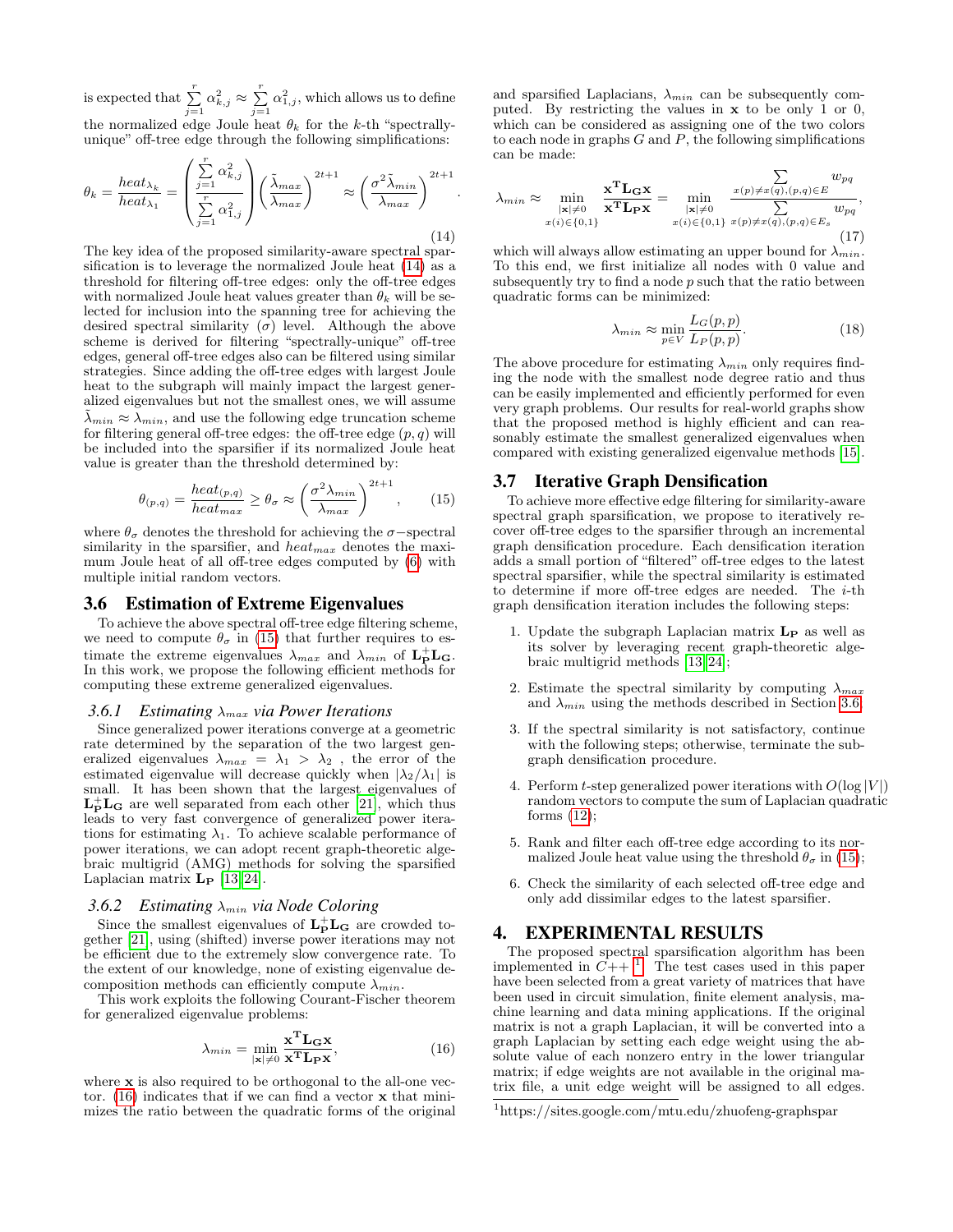Table 1: Results of extreme eigenvalue estimations.

<span id="page-4-0"></span>

| Test Cases | $\lambda_{min}$ | $\lambda_{min}$ | $+\epsilon_{\lambda_{min}}$ . | $\lambda_{max}$ | $\lambda_{max}$ | $\epsilon_{\lambda max}$ |
|------------|-----------------|-----------------|-------------------------------|-----------------|-----------------|--------------------------|
| fe_rotor   | 1.34            | 1.40            | $4.4\%$                       | 120.9           | 116.7           | $3.5\%$                  |
| pdb1HYS    |                 | 1.89            | $10.5\%$                      | 120.6           | 113.2           | $6.1\%$                  |
| bcsstk36   |                 | 27              | $7.6\%$                       | 96.0            | 92.4            | $3.8\%$                  |
| $brac{R2}$ | 1.15            |                 | 4.3%                          | 92.6            | 90.3            | $2.5\%$                  |
| raefsky3   |                 | 1.25            | $10.5\%$                      | 84.4            | 82.7            | $2.0\%$                  |



<span id="page-4-1"></span>**Not too many large generalized eigenvalues!** Figure 2: Spectral edge ranking and filtering by normalized Joule heat of off-tree edges for G2\_circuit (left) and  $Thermal1$  (right) test cases [\[6\]](#page-5-19) with top off-tree edges highlighted in red rectangles.

All of our experiments have been conducted using a single CPU core of a computing platform running 64-bit RHEW 7.2 with a 2.67GHz 12-core CPU and 50 GB memory.

### 4.1 Estimation of Extreme Eigenvalues

In Table [1,](#page-4-0) the extreme generalized eigenvalues ( $\lambda_{min}$  and  $\lambda_{max}$ ) estimated by the proposed methods (Section [3.6\)](#page-3-3) are compared with the ones  $(\lambda_{min}$  and  $\lambda_{max})$  computed by the "eigs" function in Matlab for sparse matrices in  $[6]$ , while the relative errors  $(\epsilon_{\lambda_{min}}$  and  $\epsilon_{\lambda_{max}})$  are also shown.  $\tilde{\lambda}_{max}$  is estimated using less than ten generalized power iterations.

We also illustrate the results of spectral edge ranking and filtering according to Joule heat levels computed by one-step generalized power iteration using [\(6\)](#page-2-0) in Fig. [2](#page-4-1) for two sparse matrices in [\[6\]](#page-5-19). The thresholds of normalized edge Joule heat values required for spectral edge filtering are labeled using red dash lines. It is observed in Fig. [2](#page-4-1) there is a sharp change of the top normalized edge Joule heat values, which indicates that there are not many large eigenvalues of  $\mathbf{L}_\mathbf{P}^+\mathbf{L}_\mathbf{G}$  in both cases and agrees well with the prior theoretical analysis [\[21\]](#page-5-20).

### 4.2 A Scalable Sparse SDD Matrix Solver

The spectral sparsifier obtained by the proposed similarityaware algorithm is also leveraged as a preconditioner in a PCG solver. The RHS input vector b is generated randomly and the solver is set to converge to an accuracy level  $||Ax - b|| < 10^{-3}||b||$  for all test cases. "|V|" and "|E|" denote the numbers of nodes and edges in the original graph, whereas " $|E_{\sigma^2}|$ ", " $N_{\sigma^2}$ " and " $T_{\sigma^2}$ " denote the number of edges in the sparsifier, the number of PCG iterations required for converging to the desired accuracy level, and the total time of graph sparsification for achieving the spectral similarity of  $\sigma^2$ , respectively. As observed in all test cases, there are very clear trade-offs between the graph density, computation time, and spectral similarity for all spectral sparsifiers extracted using the proposed method: sparsifiers with higher spectral similarities (smaller  $\sigma^2$ ) allow converging to the required solution accuracy level in much fewer PCG iterations, but need to retain more edges in the subgraphs and thus require longer time to compute (sparsify).

Table 2: Results of iterative SDD matrix solver.

| Graphs               | V     | E                 | $E_{50}$  | $N_{50}$ | $T_{50}$ | $E_{200}$ | $N_{200}$ | $T_{200}$ |
|----------------------|-------|-------------------|-----------|----------|----------|-----------|-----------|-----------|
| G3_circuit           | .6E6  | 3.0E6             |           | 21       | 20s      | 1.05      | 37        | 8s        |
| thermal <sub>2</sub> | 1.2E6 | 3.7E <sub>6</sub> | 1.14      | 20       | 23s      | 1.06      | 36        | 9s        |
| ecology2             | 1.0E6 | 2.0E6             | 1.14      | 20       | 16s      | 1.06      | 40        | 5s        |
| $tmt$ _sym           | 0.7E6 | 2.2E6             | $^{1.21}$ | 19       | 16s      | 1.14      | 38        | 4s        |
| paraboli_fem         | 0.5E6 | 1.6E6             | 1.22      | 18       | 16s      | 1.09      | 38        | 3s        |

<span id="page-4-2"></span>Table 3: Results of spectral graph partitioning.

|                      |       |                           | -                            |                 | -        |
|----------------------|-------|---------------------------|------------------------------|-----------------|----------|
| Test Cases           | V     | $v_{+}$<br>$\overline{V}$ | $T_D$ $(M_D)$                | $T_I$ $(M_I)$   | Rel.Err. |
| G3_circuit           | 1.6E6 | 1.35                      | 52.3s(2.3G)                  | $7.6s$ $(0.3G)$ | $2.2E-2$ |
| thermal <sub>2</sub> | 1.2E6 | 1.00                      | 13.0s(0.9G)                  | 3.0s(0.2G)      | $6.8E-4$ |
| ecology2             | 1.0E6 | 1.03                      | 12.1s(0.7G)                  | 3.4s(0.2G)      | $8.9E-3$ |
| $tmt$ svm            | 0.7E6 | 0.99                      | 10.2s(0.6G)                  | 1.9s(0.1G)      | $2.1E-2$ |
| paraboli_fem         | 0.5E6 | 0.98                      | 8.8s(0.4G)                   | 2.4s(0.1G)      | $3.9E-2$ |
| $mesh_1M$            | 1.0E6 | 1.01                      | 10.2s(0.7G)                  | 1.7s(0.2G)      | $3.3E-3$ |
| $mesh_4M$            | 4.5E6 | 0.99                      | (3.0G)<br>$\overline{49.6s}$ | 8.2s(0.7G)      | $7.5E-3$ |
| $mesh_9M$            | 9.0E6 | 0.99                      | 138.5s<br>(6.9G)             | (1.5G<br>13.3s  | $7.8E-4$ |

# 4.3 A Scalable Spectral Graph Partitioner

It has been shown that by applying only a few inverse power iterations, the approximate Fiedler vector  $(u_t)$  that corresponds to the smallest nonzero eigenvalue of the (normalized) graph Laplacian matrix can be obtained for obtaining high-quality graph partitioning solution [\[20\]](#page-5-1). Therefore, using the spectral sparsifiers computed by the proposed spectral sparsification algorithm can immediately accelerate the PCG solver for inverse power iterations, leading to scalable performance for graph partitioning problems [\[20\]](#page-5-1). In fact, if the spectral sparsifier is already a good approximation of the original graph, its Fiedler vector can be directly used for partitioning the original graph.

We implement the accelerated spectral graph partitioning algorithm, and test it with sparse matrices in [\[6\]](#page-5-19) and several 2D mesh graphs synthesized with random edge weights. As shown in Table [3,](#page-4-2) the graphs associated with sparse matrices have been partitioned into two pieces using sign cut method [\[18\]](#page-5-16) according to the approximate Fiedler vectors computed by a few steps of inverse power iterations. The direct solver [\[5\]](#page-5-23) and the preconditioned iterative solver are invoked within each inverse power iteration for updating the approximate Fiedler vectors  $u_f$  and  $\tilde{u}_f$ , respectively.  $\sqrt{\frac{|V_+|}{|V_-|}}$ denotes the ratio of nodes assigned with positive and negative signs according to the approximate Fiedler vector, and "Rel.Err." denotes the relative error of the proposed solver compared to the direct solver computed by  $\frac{|V_{diff}|}{|V|}$ , where  $|V_{dif}|$  denotes the number of nodes with different signs in  $u_f$  and  $\tilde{u}_f$ . "  $T_D$ " ("  $T_I$ ") and " $M_D$ " ("  $M_I$ ") denote the total solution time (excluding sparsification time) and memory cost of the direct (iterative) method. We extract sparsifiers with  $\sigma^2 \leq 200$  for all test cases.

### 4.4 Sparsification of Other Complex networks

As shown in Table [4,](#page-4-3) a few finite element, protein, data and social networks have been spectrally sparsified to achieve  $\sigma^2 \approx 100$  using the proposed similarity-aware method. " $T_{tot}$ "

<span id="page-4-3"></span>Table 4: Results of complex network sparsification.

| Test Cases    | V     | E     | $T_{tot}$ | E<br>Es    | $\sim$         | $T^o$<br>${}^{'}T_{eiq}^s$ .<br>eia |
|---------------|-------|-------|-----------|------------|----------------|-------------------------------------|
| fe_tooth      | 7.8E4 | 4.5E5 | 3.0s      | $5\times$  | $8.050\times$  | (2.7s)<br>14.5s                     |
| appu          | 1.4E4 | 9.2E5 | 5.4s      | $25\times$ | 13.624x        | (15s)<br>2.400s                     |
| coAuthorsDBLP | 3.0E5 | 1.0E6 | 7.2s      | $3\times$  | $1.364\times$  | (36s)<br>2.047s                     |
| auto          | 4.5E5 | 3.3E6 | 29.0s     | $5\times$  | $48.190\times$ | (54s)<br>N                          |
| $RCV-80NN$    | 1.9E5 | 1.2E7 | 46.5s     | $36\times$ | $28.410\times$ | 170s<br>N                           |